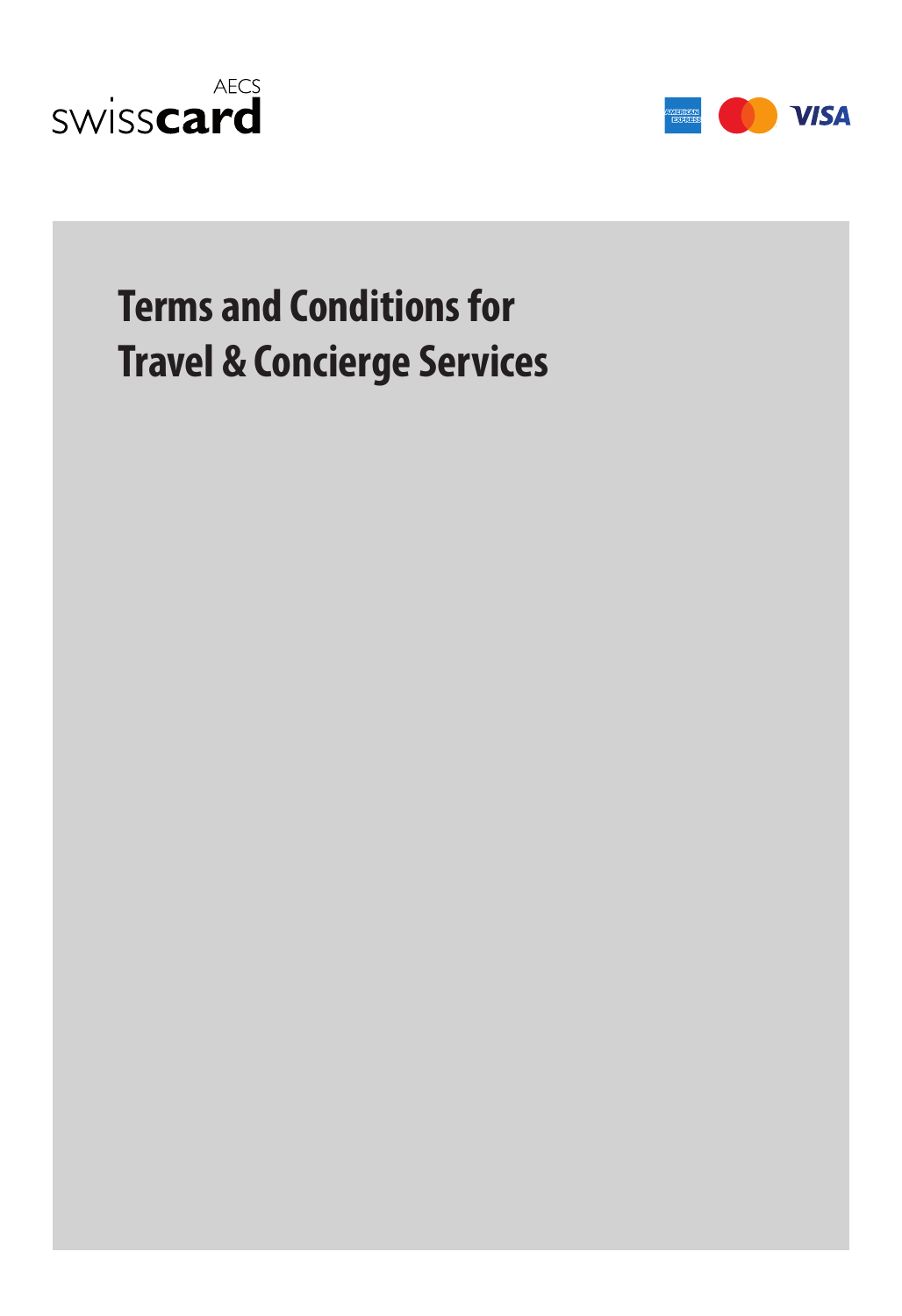# **Terms and Conditions Travel & Concierge Services**

#### **A. General Conditions**

To facilitate reading, only the masculine form is used to refer to the customer in the following document; all references to the male gender shall be deemed and construed to include the female gender.

## **1. Authorized persons**

Access to the Travel & Concierge Services (hereinafter "T&C Services") is reserved for customers of specific charge cards and credit cards (hereinafter "Card(s)") issued by Swisscard AECS GmbH (hereinafter ... Issuer") which include these T&C Services as a secondary benefit to the card relationship (hereinafter "Customer").

#### **2. Relationship to the terms and conditions for charge cards and credit cards**

The Issuer's general terms and conditions applicable to the card product in question (hereinafter "GTCs") also apply to the present T&C Services unless otherwise regulated herein.

#### **3. Scope of application of these terms and conditions**

Various terms and conditions will apply depending on which T&C Services the Customer obtains from the Issuer. The Issuer will normally act vis-à-vis the Customer **merely as a broker** of individual travel, lifestyle, and similar services (hereinafter collectively "Third-Party Services") provided by third parties (hereinafter "Service Providers") and conclude contracts with these Service Providers in the name of and for the account of the Customer, for instance when a Customer books a flight, makes a hotel reservation, reserves a rental car or a table in a restaurant, or orders concert tickets through the Issuer, or the Issuer brokers a package deal for the Customer. The **Brokerage Terms and Conditions** listed under **Section B** shall apply between the Customer and the Issuer for all of these consulting and brokerage services. The individual travel, transportation, lodging, rental, or travel organization contract (etc.), will be created directly and immediately between the Customer and the individual Service Provider. The individual standard terms and conditions of business (or terms and conditions of transportation, rental, or organization) of the Service Providers (hereinafter "Service Provider STCs") shall accordingly apply to the Third-Party Services brokered by the Issuer. Thus the Issuer is not responsible for the careful and contract-compliant performance of the Third-Party Servic es, but rather exclusively the particular Service Provider.

If the Issuer offers the Customer the Issuer's own package deal (as an exception) by organizing a package travel put together specifically for the Customer and following the Customer's personal wishes, then the Issuer itself is acting as a travel organizer and the **Organizer Terms and Conditions** listed under **Section C** shall then apply as a sup plement to Section B.

By utilizing the T&C Services, the Customer confirms that he has read, understood, and accepted the present Terms and Conditions for Travel & Concierge Services.

#### **4. Coordinator for T&C Services**

The T&C Services will be provided in the name of and on behalf of the Issuer by Ten Lifestyle Management Switzerland GmbH until further notice

## **B. Terms and Conditions for the Brokerage of Third- Party Services (Brokerage Terms and Conditions**

**1. Contract conclusion and special transportation provisions**

#### **1.1 Contract conclusion**

.

The Customer can commission the Issuer in written form (letter, fax, email), oral form (telephone), or electronic form

(online platform) to broker the conclusion of a corresponding contract for Third-Party Services between the Customer and the Service Provider (hereinafter "Booking Order"). The Booking Order is binding on the Customer in all cases. In ing Order is considered issued at the conclusion of the booking process.

The Issuer expressly retains the right to reject or not perform a Booking Order and will inform the Customer immediately regarding rejection of a Booking Order. If the Issuer transmits the Customer's Booking Order to the Service Provider, then the contract will be created directly between the Customer and the Service Provider (hereinafter .. Definitive Booking") as soon as the Service Provider's declaration of acceptance (hereinafter ..Booking Confirmation") is received by the Issuer or directly by the Customer. The Booking Confirmation can be effected in oral (telephonic) or written form. Booking Confirmations will normally be delivered to the Customer **by email; the Customer states his express consent to this.**

If the Customer's Booking Order includes additional persons besides the Customer (hereinafter "Accompanying Persons"), the Customer shall be responsible for their contractual obligations (particularly payment of the price and process ing of personal data) in the same way as for his own obligations. The Customer warrants that he is expressly authorized by all Accompanying Persons to issue the Booking Order under the Terms and Conditions for Travel & Concierge Services set forth herein in their name and to conclude the contracts for Third-Party Services stated in the Booking Order for their benefit and in their name. The Issuer's communications regarding Accompanying Persons will normally be directed to the Customer.

Insofar as the Booking Confirmation differs from the Customer's Booking Order, the Issuer will accordingly notify the Customer immediately. The different Booking Confirmation shall then be simultaneously considered a new offer to conclude a contract between the Customer and the Service Provider. If the Customer does not expressly reject the new offer within two business days from delivery, the contract with the Service Provider for the Third-Party Services listed in the Booking Confirmation is concluded. The Booking Confirmation as well as all documents and documentation delivered along with it (e.g., rail or airline tickets, admission tickets, etc.) shall be checked for completeness and correct ness when the Customer receives them. Errors shall be reported to the Issuer immediately, no later than within two business days from delivery of the documentation. The Service Provider STCs and the contractual agreements with the individual Service Providers shall also apply to all

Accompanying Persons. The Service Provider STCs can generally be taken from the website or the offer of the individual Service Provider or requested from the latter.

### **1.2 Passport, visas, immunizations**

The Issuer will inform the Customer no later than in the Booking Confirmation regarding the passport and entry regulations applicable to Swiss nationals and EU/EFTA citizens for the selected destination. The Issuer is not subject to any duty to inform citizens of other countries; these Customers and/or Accompanying Persons are responsible for inquiring as to the relevant entry/transit regulations. Information on entry and/or transit regulations shall be considered correctly communicated when they correspond to information published by the competent offices or generally available to the public. The Issuer cannot assume any liability for any refusal of entry due to requirements not met. The Customer and his Accompanying Persons shall be solely responsible for compliance with passport, visa, cus toms, foreign exchange, immunization, and health regulations and for procuring and carrying the necessary documents. The Issuer is prepared to support the Customer or his Accompanying Persons in procuring visas by express request against corresponding compensation. Liability for any delayed or defective issuance or delivery or refusal of visas and their consequences is excluded.

In order to book air travel, the Issuer always requires the precise information as listed in the passport or identity card (hereinafter collectively "Passport") of the Customer and any Accompanying Persons. If the Customer had to provide his Passport details (including those of his Accompanying Persons) to the Issuer in order to carry out the flight booking, the Customer is responsible for notifying the Issuer of any changes in the Passport information prior to departure. The Issuer assumes no liability whatsoever if entry into a destination or transit country, or even boarding the booked aircraft is denied to the Customer or his Accompanying Persons because the information on the airline ticket does not match the information in the Passport.

### **2. Prices, fees, and terms of payment**

#### **2.1 Prices and fees**

The prices as well as the payment, cancellation, and change terms and conditions for Third-Party Services are a subject matter of the contract between the Customer and the Service Providers.

The Issuer can invoice additional fees to the Customer for its T&C Services. The Issuer's applicable fees can be found<br>in the corresponding fee table for Travel & Concierge Services at www.credit-suisse.com/bonviva/concierge or requested from the Issuer.

If and insofar as the Issuer is entitled to customary (travel agency) commissions, reimbursements, super commissions, and the like (hereinafter collectively "Reimbursements") arising from its contractual relationship with the Service Provider, these Reimbursements shall belong exclusively to the Issuer. These Reimbursements may amount to up to 10% of the price of the Third-Party Service and the Customer hereby expressly waives the release or forwarding of such Reimbursements to the Customer himself.

#### **2.2 Terms of payment**

The Issuer shall disclose the prices of the Service Providers together with any fees of the Issuer to the Customer prior to Definitive Booking for each individual Third-Party Service of the Service Provider or for each T&C Service of the Issuer and inform the Customer regarding the material payment and cancellation terms. All costs in connection with the Third-Party Services (including any card surcharges from the Service Provider, compulsory duties or taxes) as well as any Issuer fees shall be charged to the Customer's Card.

## **2.3 Price changes**

Prices shall in principle be subject to change without notice until Definitive Booking and can be adjusted at any time.

#### **3. Cancellation/change of Third-Party Services by the Customer**

**3.1 General If the Customer cancels, changes, or cannot obtain a** Third-Party Service (hereinafter collectively "Cancellation/ Change"), then the respective terms and conditions of the relevant Service Provider (including Service Provider STCs) shall apply. It is the duty of the Customer or the Accompanying Persons to provide notices of any Cancellation/ Change as early as possible and in writing, either directly to the relevant Service Provider or to the Issuer.

When a notification of Cancellation/Change is received, the Issuer will support the Customer to the best of the Issuer's abilities and attempt to keep the additional costs as low as possible. All additional costs incurred shall be paid by the Customer.

### **3.2 "Flight only" airline flights**

The Customer acknowledges that he may incur high costs garding Cancellation/ Change of flights (e.g., rebooking, name changes, etc.). Depending on the airline and rate class, up to 100% of the travel price may be charged immediately after the Definitive Booking. The Issuer will charge the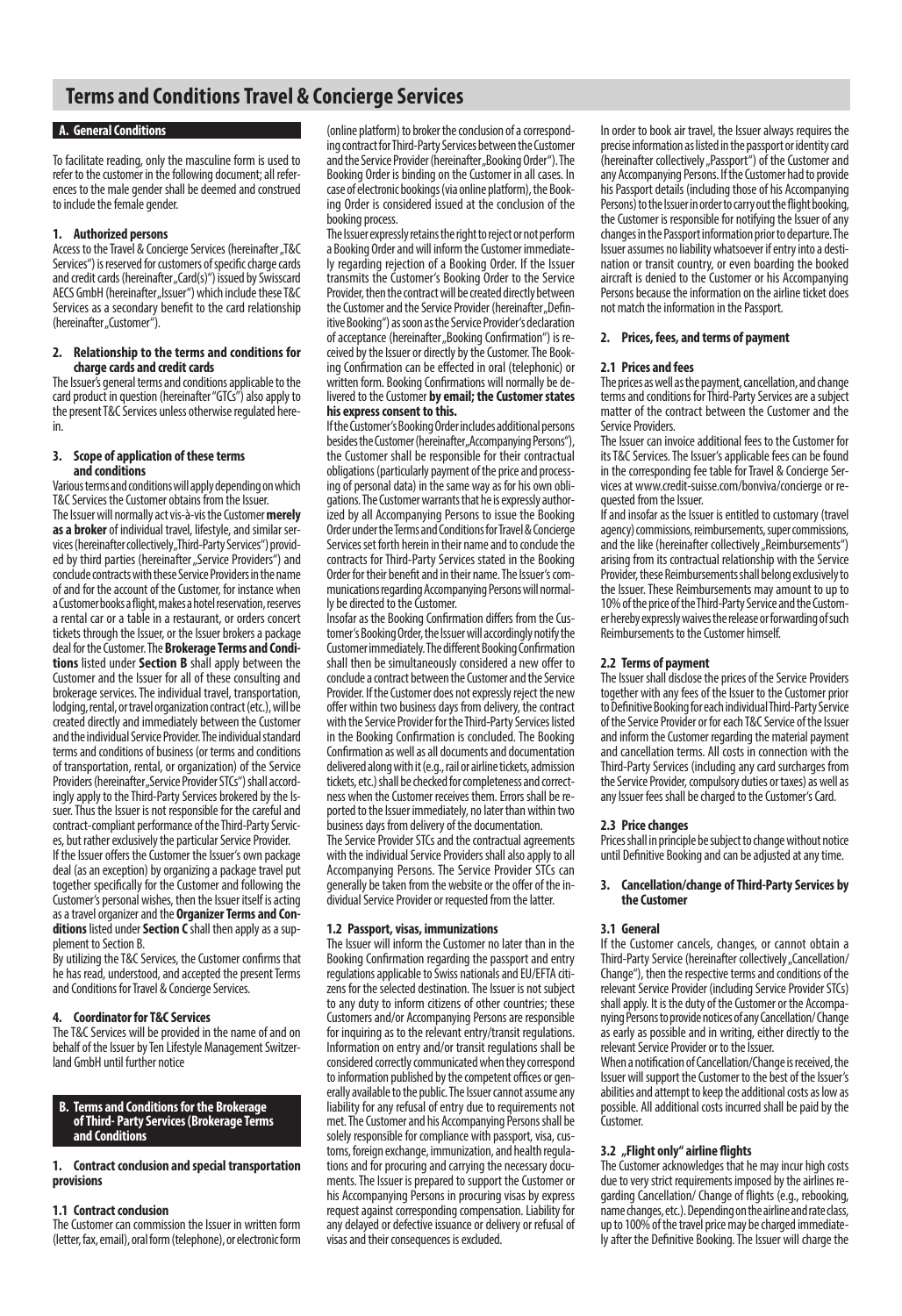Customer the costs imposed by the airline, which will be invoiced in addition to any Issuer fees. If the flight is not taken (no-show), generally nothing will be reimbursed.

#### **3.3 Rail travel**

In case of rail travel, it may occur that it will not be possible to reimburse costs for reservations/rail tickets in full or at all due to special rate terms and conditions.

#### **3.4 Reserving lodging**

The terms and conditions for Cancellation/Change may differ widely depending on the type of lodging, season, and country. The costs for Cancellation/Change may vary between 100% of the price for the first night of the reservation in case of Cancellation less than 24 hours in advance up to 100% of the total lodging costs starting from the time of Definitive Booking.

#### **3.5 Reserving rental vehicles**

When reserving rental cars with the customary worldwide rental companies, the rental agreement between the Customer as the renter and the rental company for the specific vehicle generally is only created on the date the rental object is obtained locally. Until that time, only a reservation agreement is in force between the Customer and the rental company in the form of a Booking Confirmation. The terms and conditions stated therein for Cancellation/Change are binding on the Customer.

When reserving rental vehicles, only a category (or the next higher category without additional charge) is guaranteed, but in no case a specific vehicle type. Moreover, the Cus tomer must pay careful attention to the booked additional services and the type and amount of the insurance benefits. Particularly the very divergent optional insurance coverages at additional cost can far exceed the original rental price (base price). However, waiving certain insurance benefits involves high financial risks for the Customer in case of damage or accident. The Issuer therefore recommends that prior to signing the rental agreement at the location, the Customer ensure and verify with the rental company that all necessary insurance coverage has been set forth in writing.

#### **4. Liability**

The Issuer entirely rejects any and all liability for the Third-Party Services.

The Issuer's liability is limited to direct damages as a consequence of culpable failure to perform or poor performance of its T&C Services - subject to a serious violation (wrongful intent, gross negligence) - and is limited in amount to twice the amount of the Third-Party Service. The restrictions on compensation provided for in international treaties in case of damages arising from failure to perform or poor performance of a transportation agreement remain reserved.

Any and all liability for indirect or reflex damages (including lost profit) is hereby excluded.

In addition, the Issuer shall not be liable if:

- the Customer provides the Issuer with incorrect or incomplete information and the T&C Services desired from the Issuer consequently cannot be provided or cannot properly be provided,
- the Customer's instructions were not sufficiently clearly issued and the Issuer cannot reach the Customer to clarify his instructions,
- the Issuer's T&C Services cannot be provided due to force majeure (including any delays that may occur) including, inter alia, a failure of the telecommunications systems or the Internet.

#### **5. Insurance and travel security**

#### **5.1 Insurance**

Before concluding a Definitive Booking, the Customer should check whether he and his Accompanying Persons are sufficiently insured.

#### **5.2 Travel security**

The Swiss Federal Department of Foreign Affairs (EDA) and the Swiss Federal Office of Public Health (BAG) regularly publish information about countries in which any increased security, health, or other risks exist. The Customer can obtain this travel advice himself from the EDA (www.eda.admin. ch/reisehinweise) or from his booking office. The Issuer assumes that the Customer has obtained information about this travel advice prior to starting travel and knows the corresponding risks.

#### **6. Data processing**

The data protection provisions in the GTCs also apply to the present T&C Services and related data processing unless otherwise regulated herein.

Further information about data processing is available in the Privacy Statement, the latest version of which can always be viewed at www.swisscard.ch or requested from Swisscard.»

#### **6.1 General information**

The Issuer records and stores the Customer's information and any changes thereto and processes it within the scope of the purpose of the contractual relationship (e.g., brokering Third-Party Services), particularly the travel route/ destination, airline (including precise travel times, booking class, seat assignment), hotel, prices, specific Customer requests, information about the Customer's Accompanying Persons, payment information, date of birth, nationality, language, special preferences, and other information that the Customer provides to the Issuer. Specifically in case of air travel (see below, No. 6.2), information will be collected and processed that represents particularly sensitive personal data, such as meal preferences or the need for special mobility aids. Where necessary in order to provide the T&C Services, the Customer authorizes the Issuer as well as additional Service Providers involved in Switzerland and abroad (e.g., travel agents, hotel chains, airlines, car rental compa nies), to exchange information relating to the Customer including the particularly sensitive personal data - including through electronic reservation systems operated by third parties. The data processing by Service Providers is subject to their data protection provisions.

The Customer acknowledges that electronic data sharing may take place on open, transnational networks that are accessible to the general public. Even if such data is encrypted, it may nevertheless come to the attention of third parties. This may enable these third parties to infer that a business relationship has been or may be established between the Customer and the Issuer.

The aforementioned data processing may be carried out in Switzerland and in the countries of the European Union. However, data can also be processed and stored worldwide (e.g., also in the USA), even if the data do not enjoy any protection or any equivalent protection to that in Switzerland and in the countries of the European Union.

#### **6.2 Special information for air travel**

Due to legal or regulatory requirements of specific countries, it is necessary to transmit specific data about the Customer's travel and/ or his Accompanying Persons into and out of these countries to these government agencies for security and entry reasons. The Customer and the Accompanying Persons hereby expressly authorize the Issuer and the individual airline to transmit person-related data about the Customer and his Accompanying Person as passengers, known as "Passenger Name Record (PNR)" data to these government agencies for these purposes insofar as this information is available. This includes the following data about the Customer and his Accompanying Persons: full name, date of birth, full residence address, telephone numbers, data of Definitive Booking/ticket issue and intended travel date, all types of payment information, travel status and travel route, frequent flyer number, information about luggage, all PNR changes in the past, prior destinations, additional relevant information about Accompanying Persons, etc. The Customer acknowledges that these tion does not correspond to the protection level of Swiss data protection legislation.

#### **7. Communication and customer assistance**

The Client and the Issuer may utilize electronic means of communication (e.g. email, SMS, Internet) in the context of the T&C Services where this is provided for by the Issuer. If the Customer contacts the Issuer by email or provides the Issuer with his email address, he thus declares his consent for the Issuer to contact him by email and that the email address provided by the Customer can be used.

The Customer acknowledges that during electronic data exchange, such as the use of the Internet or an email service, data are transmitted without encryption over a public network that is, in principle, publicly accessible. Even if both the sender and the recipient are located in Switzerland, data may be transmitted across national boundaries, including via countries whose data protection requirements are less strict than those of Switzerland. Third parties could view, alter, and misuse data, and could reach conclusions regarding existing or future business relationships. The sender's identity could be simulated or manipulated. The Customer's data could be lost during transmission or could be intercepted by unauthorized third parties. In order to reduce the risks, the Customer uses all available possibilities in order<br>to protect the terminal equipment used by him (e.g., computer, mobile telephone), specifically by installing and regularly updating comprehensive virus protection and internet security programs and by updating the operating systems and internet browsers used. The Customer shall be liable for all consequences resulting from any unauthorized interception of data by third parties. The Issuer reserves the right to require separate authorization for the use of electronic means of communication, in particular for changes to contract-related data.

The Customer may contact the Issuer's customer assistance at the telephone number and address communicated on the Internet for all issues related to the T&C Services.

#### **8. Applicable law and jurisdiction**

The contractual relationship between the Customer and the Issuer arising from these terms and conditions shall be governed by substantive Swiss law, excluding conflict-oflaws provisions. The regular courts at the registered office of the Issuer shall have exclusive jurisdiction for all disputes arising from the contractual relationship between the Customer and the Issuer. **The courts of Horgen shall have jurisdiction and venue.** This shall be without prejudice to the binding provisions of Swiss law.

#### **C. Terms and Conditions for the Organization of Package Travel (Organizer Terms and Conditions)**

If the Customer commissions the Issuer to organize a package travel for him and/or his Accompanying Persons accord ing to his special requests and the Issuer can offer him such a package travel in its own name as a travel organizer within the meaning of the Swiss Federal Act on Package Travel (PauRG), then the following contract terms and conditions for the organization of package travels shall apply additionally (hereinafter "Organizer Terms and Conditions"). Where discrepancies or contradictions arise between the Brokerage Terms and Conditions included in Section B and the Organizer Terms and Conditions, the following Organizer Terms and Conditions shall correspondingly take precedence.

#### **1. Subject matter of the agreement**

A package travel within the meaning of Article 1 PauRG exists when the Issuer offers the Customer a combination of at least two material travel services (transportation, lodging, vehicle rental, other primary tourist service) in the Issuer's own name that is arranged in advance or specifi cally for him and/or his Accompanying Persons for a total price, and this travel covers a period of more than 24 hours or includes an overnight accommodation.

**2. Contract conclusion**<br>Upon acceptance of the telephone booking order for a package travel arranged by the Issuer specifically for the